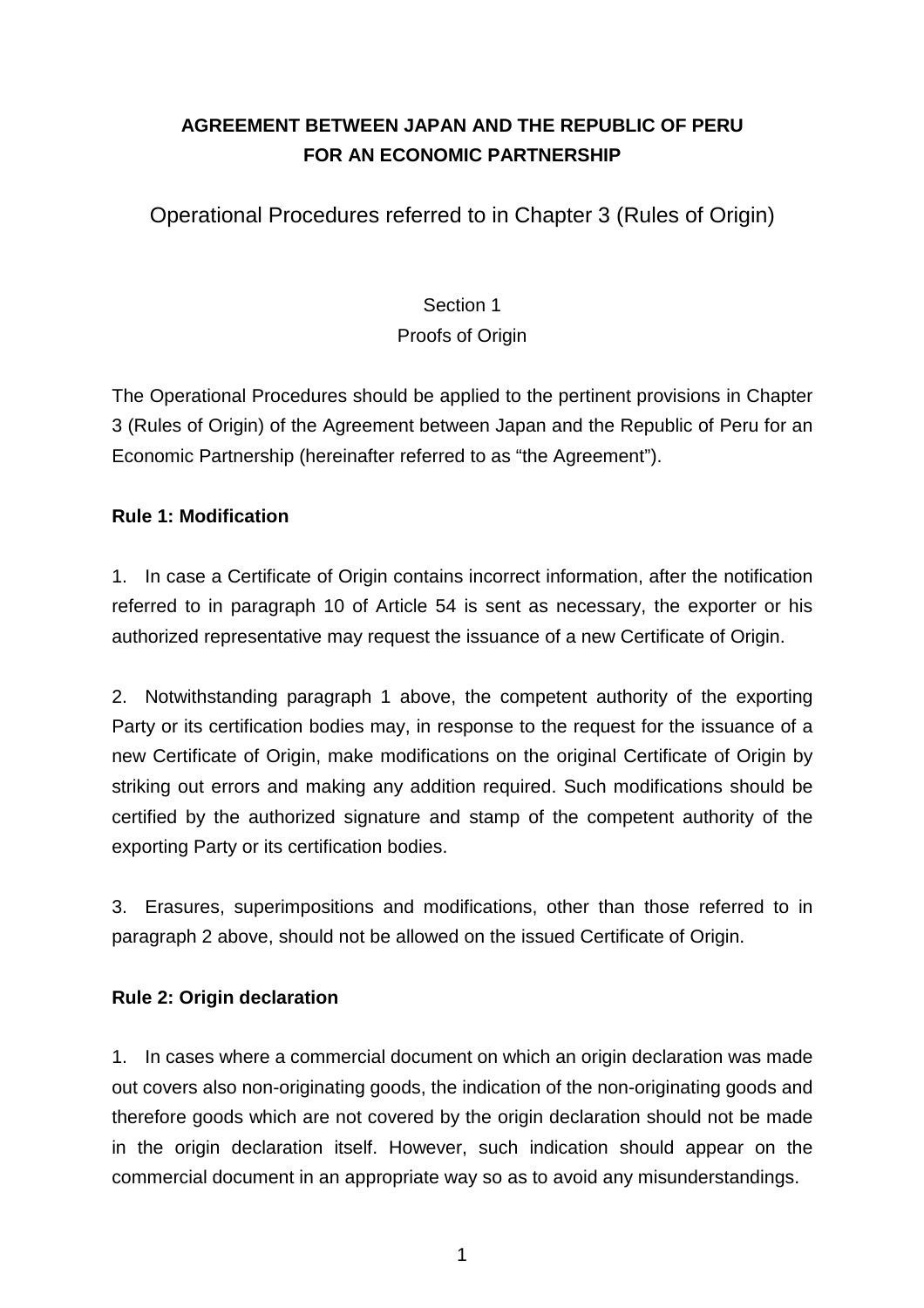2. An origin declaration may be made out on the reverse side of the commercial document.

3. The origin declaration may be made out on an invoice issued in a non-Party.

# Section 2 Administration and Enforcement

## **Rule 3: Focal points of administrative offices**

- 1. The focal point of the competent authority of the exporting Party is:
	- (a) for Japan, the Origin Certification Policy Office of the Trade Administration Division of the Trade and Economic Cooperation Bureau of the Ministry of Economy, Trade and Industry, or its successor; and
	- (b) for Peru, the Vice Ministry of Foreign Trade of the Ministry of Foreign Trade and Tourism, or its successor.
- 2. The focal point of the relevant authority of the importing Party is:
	- (a) for Japan, the Customs and Tariff Bureau of the Ministry of Finance, or its successor; and
	- (b) for Peru, the Vice Ministry of Foreign Trade of the Ministry of Foreign Trade and Tourism, or its successor.

3. Each Party should provide the other Party with the address, phone number, fax number and e-mail address of its focal points referred to in paragraphs 1 and 2 above upon adoption of this Operational Procedures, and should notify the other Party of any modification regarding such information within 30 days after such modification.

#### **Rule 4: Communications**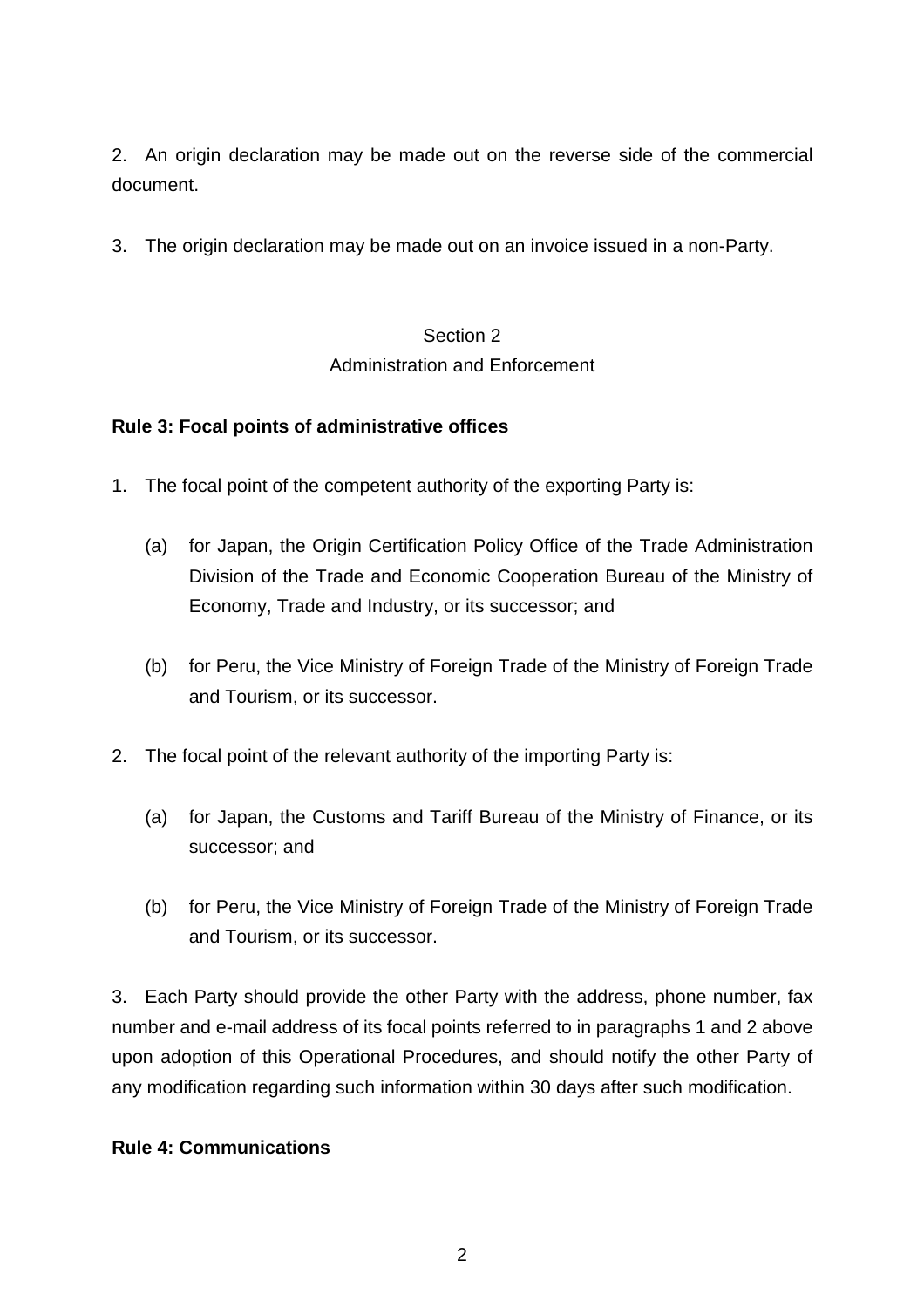1. For the purposes of Article 59 and Article 66 of the Agreement, any communication between the Parties should be made through the Embassy of Japan in Peru and the Ministry of Foreign Trade and Tourism of Peru. Such communications should be made by any method with a confirmation of receipt. The date of notification provided for in Article 59 of the Agreement should mean the date on which the confirmation of receipt was given.

2. The direct communications between the Parties may be made by facsimile or e-mail in parallel with the communications set out in paragraph 1 above.

3. The period for providing the reply pursuant to paragraph 4 of Article 66 of the Agreement should commence from the date of the confirmation of receipt of the request pursuant to paragraph 1 above.

- 4. The request for verification should include:
	- (a) the identity of the relevant authority of the importing Party sending the request for verification; and
	- (b) the scope of the requested verification, including specific reference to the good subject of the verification referred to in the Proof of Origin.

5. Notwithstanding paragraphs 1 through 4 above, the relevant authority of Peru may access the EPA CO Reference System provided by the Ministry of Economy, Trade and Industry of Japan for the purposes of verifying the authenticity of Certificates of Origin issued in Japan.

> Section 3 Application of Rules of Origin

## **Rule 5: Qualifying value content (QVC)**

For the purposes of subparagraphs 2(a) and 2(b) of Article 41 of the Agreement: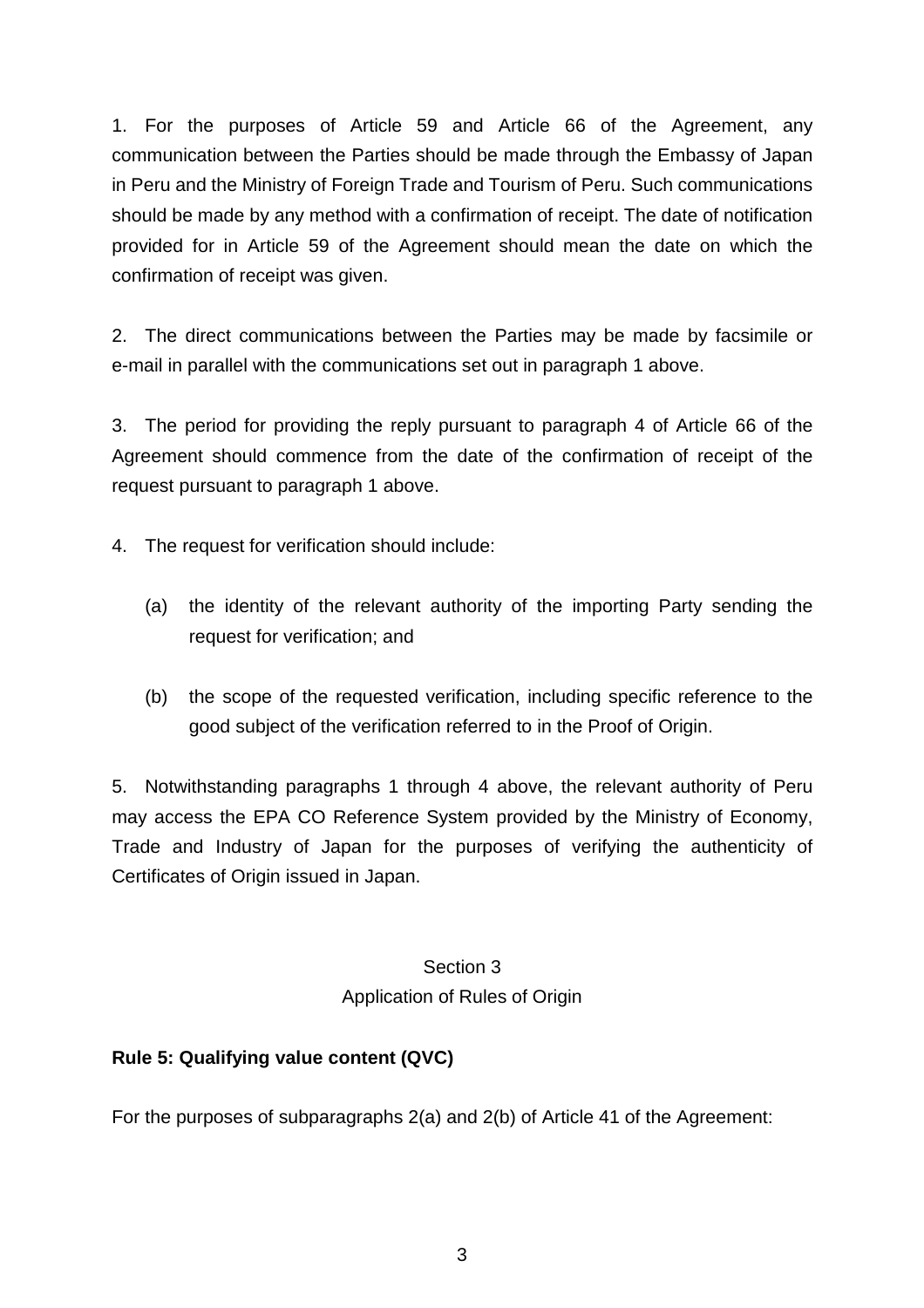- (a) cases where there is free-on-board value of the good, but it is unknown and cannot be ascertained refer to such cases as provided for in subparagraph 6(b) of Article 54 of the Agreement and in subparagraph 3(b) of Article 57 of the Agreement; and
- (b) cases where there is no free-on-board value of a good refer to such cases where the producer acquires the good through a domestic transaction.

# **5-1. Example of the calculation of the QVC provided for in paragraph 1 of Article 41 of the Agreement**

Company A produces refrigerators (HS8418.10) in Party A using non-originating materials and plans to export them to Party B under the Agreement.

Pursuant to subparagraph (c) of Article 39 of the Agreement, the requirement for a refrigerator (HS8418.10) to qualify as an originating good is stipulated in the product specific rules (PSR). The applicable PSR is:

## A qualifying value content of not less than 50 percent.

Company A has to prove that the refrigerator satisfies the 50% QVC rule. Company A has to calculate the QVC in the way as illustrated below.

Company A's manufacturing costs of the refrigerator are:

|                    | <b>Sources</b> | Originating<br><b>Status</b> | Manufacturing<br>Costs (US\$) |
|--------------------|----------------|------------------------------|-------------------------------|
| Parts a            | Party A        | originating                  | 500                           |
| Parts b            | Party A        | originating                  | 100                           |
| Parts c            | non-Party      | non-originating              | 100                           |
| Parts d            | non-Party      | non-originating              | 100                           |
| Parts e            | unknown        | non-originating              | 200                           |
| <b>Other Costs</b> | N/A            | N/A                          | 200                           |
| <b>FOB Price</b>   |                |                              | 1,200                         |

The formula for calculating the QVC is: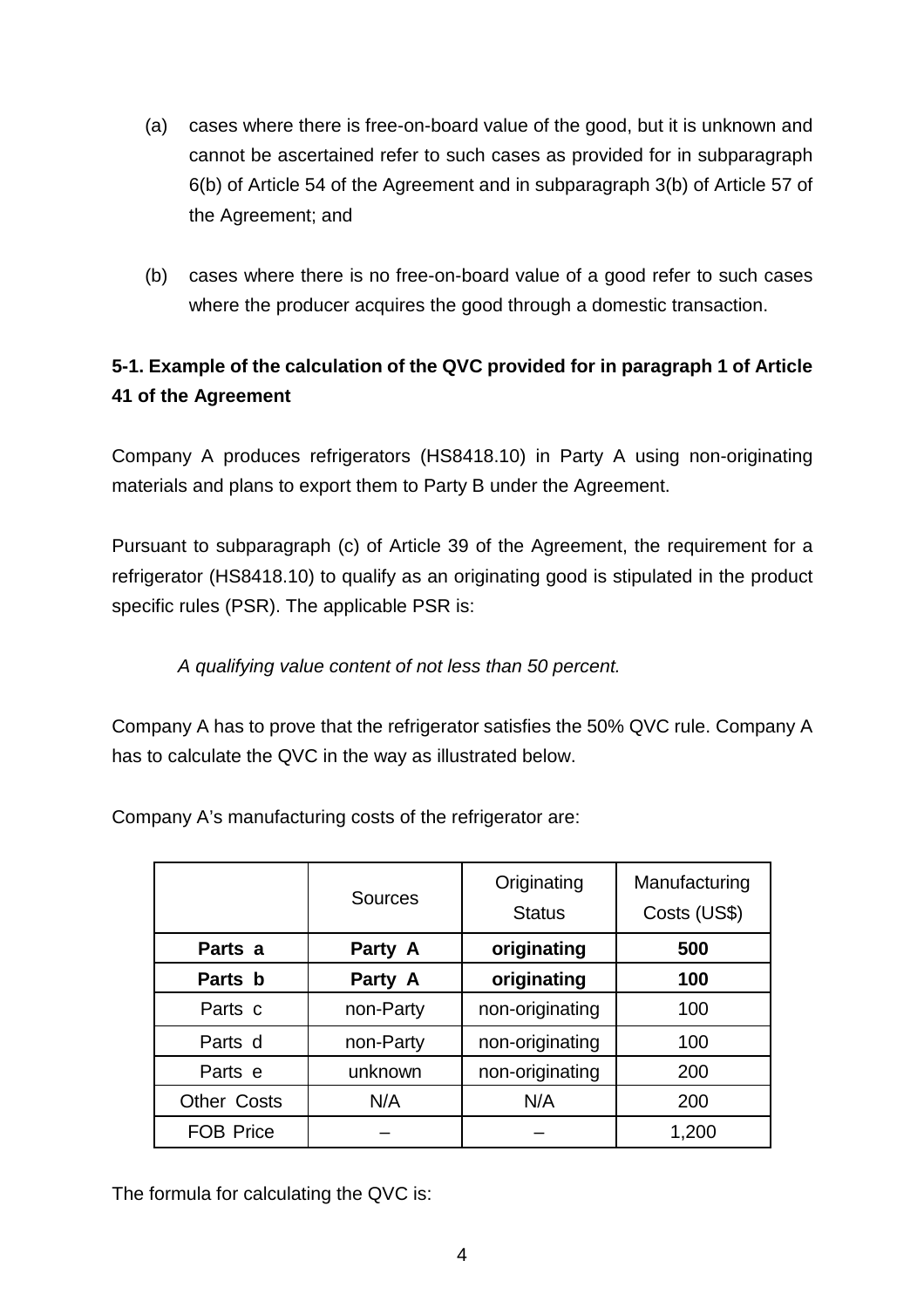\n
$$
\text{FOB} - \text{VNM}
$$
\n

\n\n $\text{QVC} = \text{---} \text{---} \text{---} \text{---} \text{---} \times 100 \, (\%)$ \n

\n\n $\text{FOB}$ \n

QVC: is the qualifying value content of a good, expressed as a percentage.

FOB: is, except as provided for in paragraph 2 of Article 41 of the Agreement, the free-on-board value of a good payable by the buyer of the good to the seller of the good, regardless of the mode of shipment, not including any internal excise taxes reduced, exempted, or repaid when the good is exported.

VNM: is the value of the non-originating materials used in the production of a good.

The calculation of the QVC of the refrigerator in this example is:

\$1,200 – \$400 (Parts c, d and e) QVC = ―――――――――――――――――― = 66.6…% ≧ 50% \$1,200

The above result of the calculation shows that the refrigerator qualifies as an originating good of Party A under the Agreement.

## **5-2. Example of the use of the method provided for in paragraph 5 of Article 41 of the Agreement ("roll-up")**

Company A produces refrigerators (HS8418.10) in Party A using non-originating materials and plans to export them to Party B under the Agreement.

Pursuant to subparagraph (c) of Article 39 of the Agreement, the requirement for a refrigerator (HS8418.10) to qualify as an originating good is stipulated in the PSR. The applicable PSR is:

A qualifying value content of not less than 50 percent.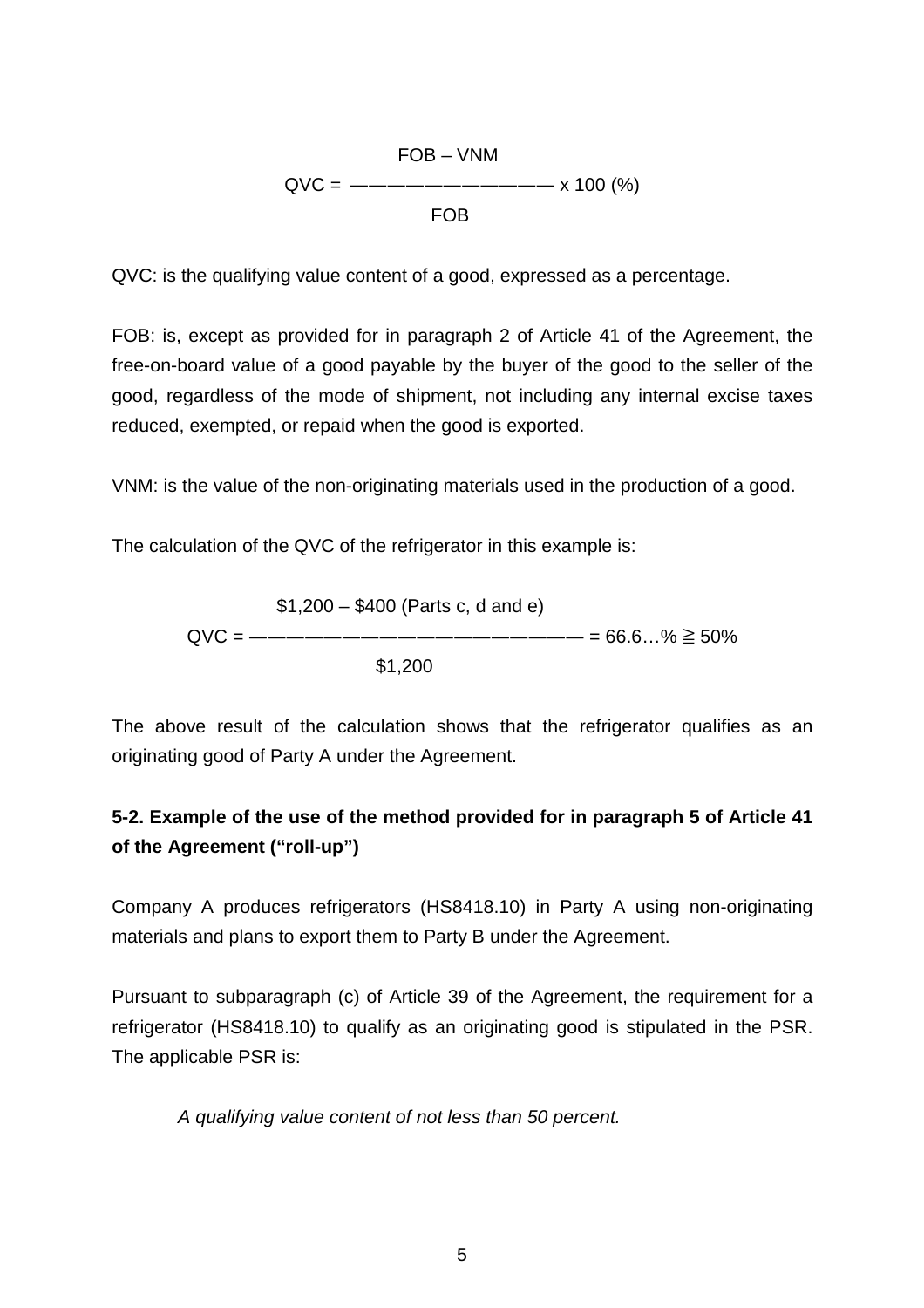Company A has to prove that the refrigerator satisfies the 50% QVC rule. Company A purchased Parts b (electric motor (HS8501.10)) from Company X of Party A. To calculate the QVC of the refrigerator, Company A has to obtain from Company X the information concerning the originating status of Parts b.

| Company X's manufacturing costs of Parts b (electric motor) are: |  |
|------------------------------------------------------------------|--|
|------------------------------------------------------------------|--|

|                    | <b>Sources</b> | Originating<br><b>Status</b> | Manufacturing<br>Costs (US\$) |
|--------------------|----------------|------------------------------|-------------------------------|
| Sub-parts b1       | Party A        | originating                  | 80                            |
| Sub-parts b2       | non-Party      | non-originating              | 40                            |
| <b>Other Costs</b> | N/A            | N/A                          | 20                            |
| <b>FOB Price</b>   |                |                              | 140                           |

Pursuant to subparagraph (c) of Article 39 of the Agreement, the requirements for an electric motor (HS8501.10) to qualify as an originating good are stipulated in the PSR. The applicable PSR are:

- (a) A change to subheading 8501.10 through 8523.40 from any other heading; or
- (b) No change in tariff classification to subheading 8501.10 through 8523.40 is required, provided that there is a qualifying value content of not less than 50 percent.

Company X calculates the QVC of Parts b as follows:

$$
$140 - $40 (Sub-parts b2)
$$
  
QVC = ————————————————= 71.4...% ≥ 50%  
\$140

The above result of the calculation shows that Parts b qualifies as an originating material of Party A under the Agreement.

Company A's manufacturing costs of the refrigerator are: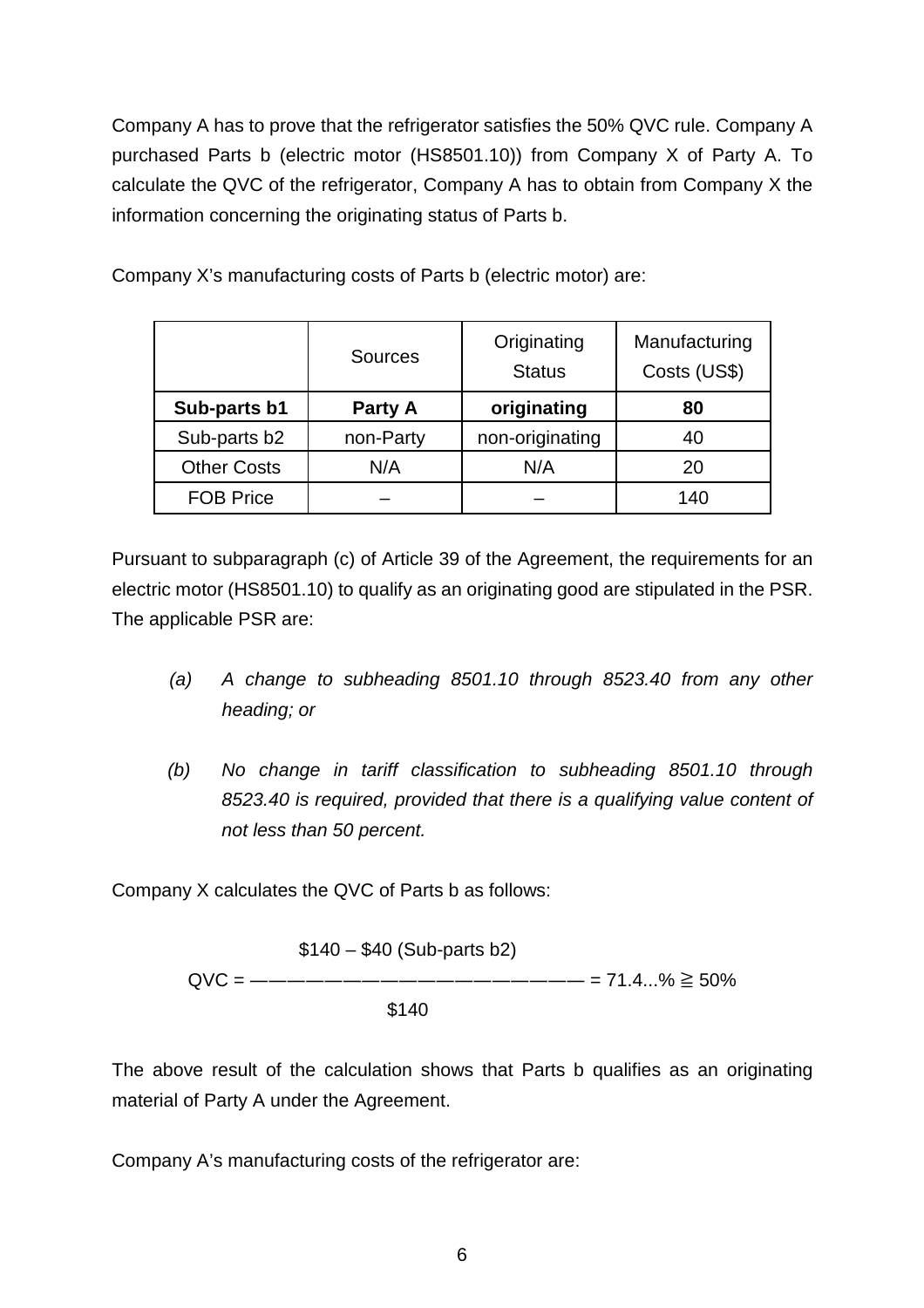|                    | <b>Sources</b> | Originating<br><b>Status</b> | Manufacturing<br>Costs (US\$) |
|--------------------|----------------|------------------------------|-------------------------------|
| Parts a            | Party A        | originating                  | 380                           |
| Parts b            | Party A        | originating                  | 140                           |
| Sub-parts b1       | Party A        | originating                  | 80                            |
| Sub-parts b2       | non-Party      | non-originating              | 40                            |
| <b>Other Costs</b> | N/A            | N/A                          | 20                            |
| Parts c            | non-Party      | non-originating              | 280                           |
| Parts d            | non-Party      | non-originating              | 200                           |
| Parts e            | non-Party      | non-originating              | 100                           |
| <b>Other Costs</b> | N/A            | N/A                          | 100                           |
| <b>FOB Price</b>   |                |                              | 1,200                         |

The calculation of the QVC of the refrigerator in this example is:

$$
$1,200 - $580
$$
 (Parts c, d and e)  
QVC = ——————————————= 51.6...% ≥ 50%  
 $$1,200$ 

The above result of the calculation shows that the refrigerator qualifies as an originating good of Party A under the Agreement.

## **5-3. Example of the calculation of the QVC when the exporter or the producer cannot determine the origin of some parts**

Company A produces refrigerators (HS8418.10) in Party A using non-originating materials and plans to export them to Party B under the Agreement.

Pursuant to subparagraph (c) of Article 39 of the Agreement, the requirement for a refrigerator (HS8418.10) to qualify as an originating good is stipulated in the PSR. The applicable PSR is:

#### A qualifying value content of not less than 50 percent.

Company A has to prove that the refrigerator satisfies the 50% QVC rule. Company A has to calculate the QVC in the way as illustrated below.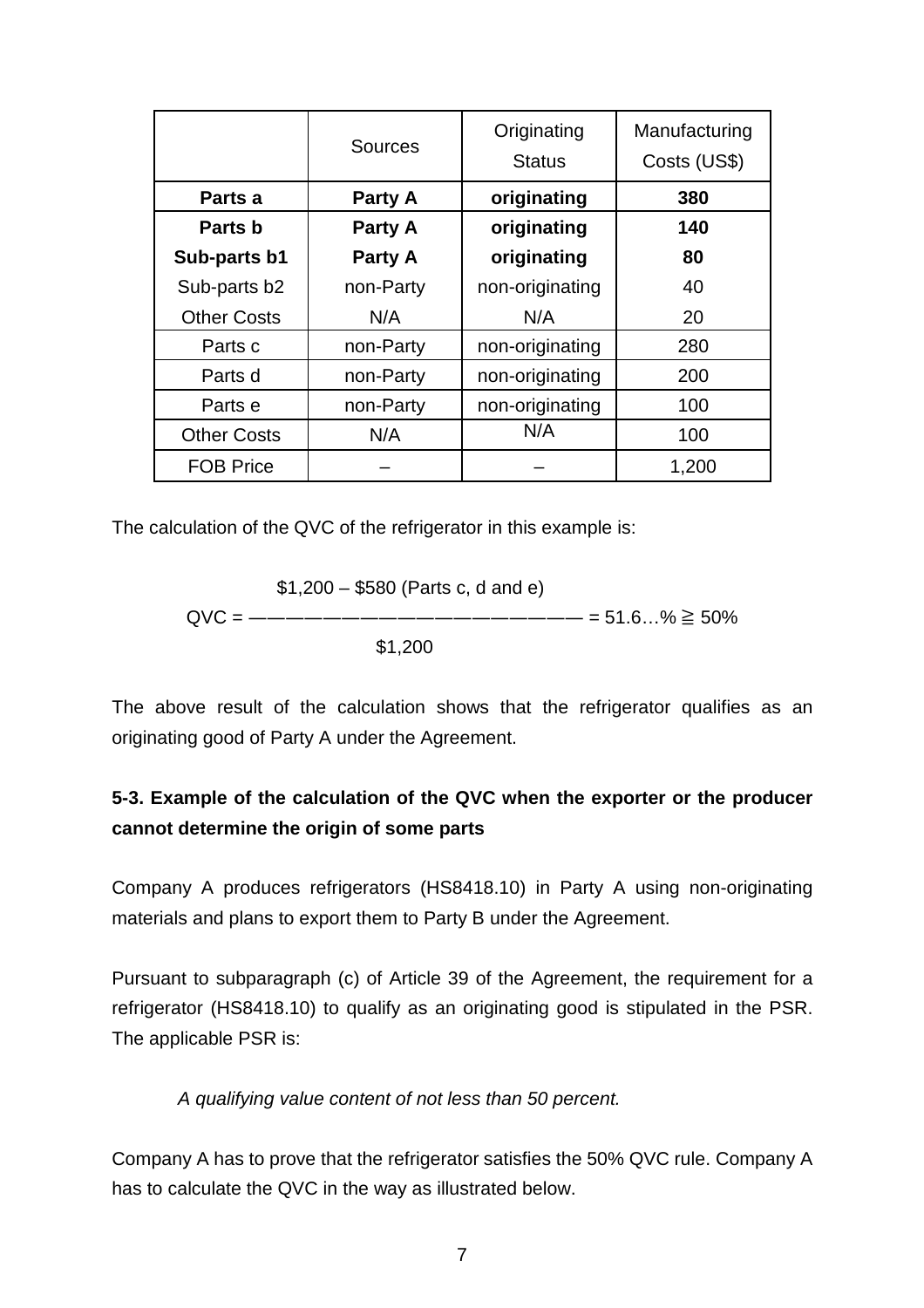Company A's manufacturing costs of the refrigerator are:

|                    | Sources | Originating<br><b>Status</b> | Manufacturing<br>Costs (US\$) |
|--------------------|---------|------------------------------|-------------------------------|
| Parts a            | Party A | originating                  | 480                           |
| Parts b            | Party A | originating                  | 140                           |
| Parts c            | unknown | unknown                      | unknown                       |
| Parts d            | unknown | unknown                      | unknown                       |
| Parts e            | unknown | unknown                      | unknown                       |
| <b>Other Costs</b> | N/A     | N/A                          | 80                            |
| <b>FOB Price</b>   |         |                              | 1,200                         |

The calculation of the QVC of the refrigerator in this example is:

$$
$1,200 - ($1,200 - $700 (Parts a, b and other costs))
$$
  
QVC = —————————————————————= 58.3…% ≥ 50%  
\$1,200

Without regard to the value of Parts c, Parts d and Parts e, the above result of the calculation shows that the refrigerator qualifies as an originating good of Party A under the Agreement.

#### **Rule 6: Accumulation of origin**

1. Article 43 of the Agreement enables companies in a Party to consider originating materials of the other Party as those of the former Party, provided that the working or processing on these materials in the former Party goes beyond the operations provided for in Article 42 of the Agreement. If a company in Party A imports an originating material of Party B and uses it in the production of a good which is to be exported to Party B, such originating material of Party B may be considered as an originating material of Party A, provided that the working or processing in Party A on such originating material of Party B goes beyond the operations provided for in Article 42 of the Agreement.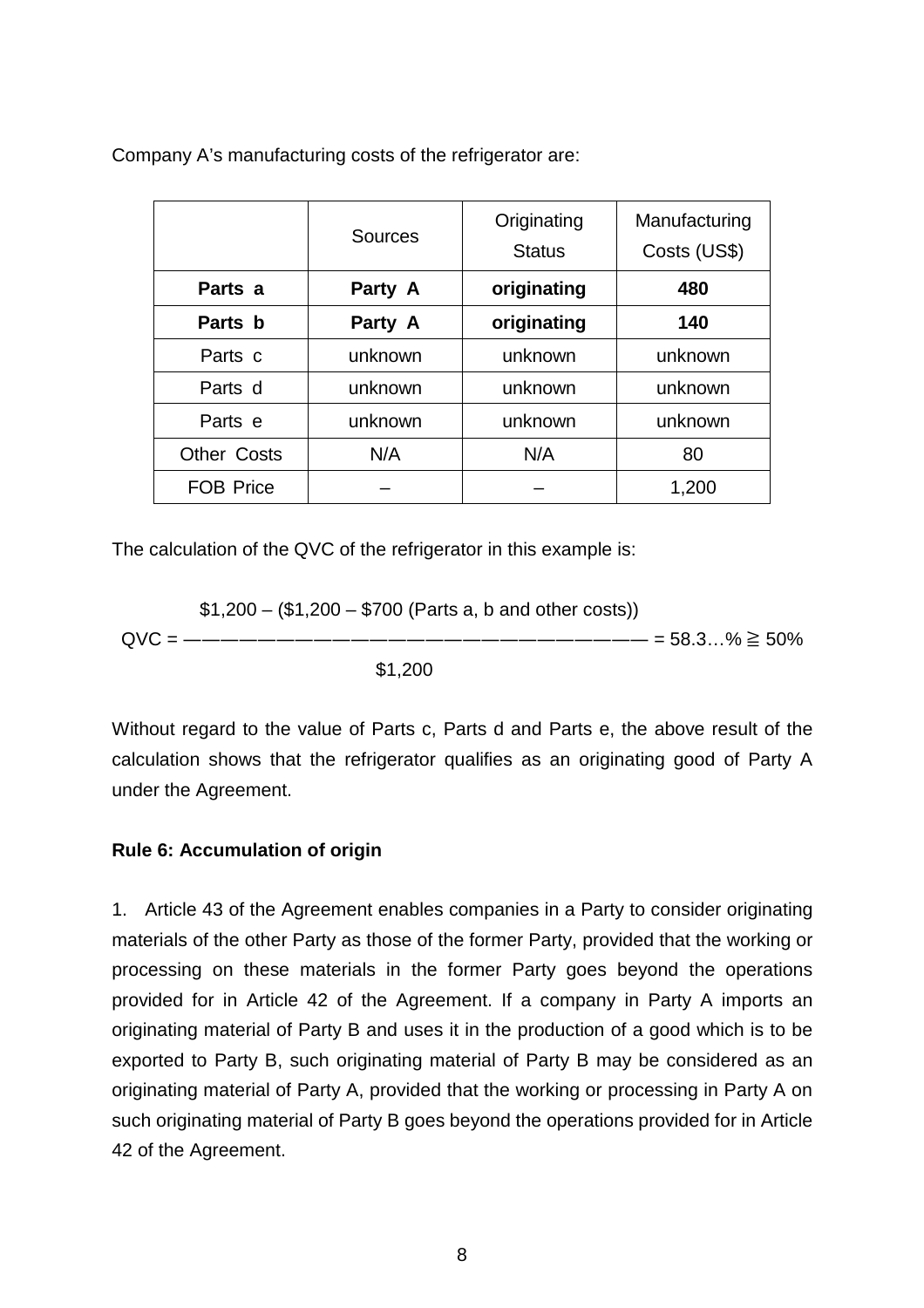2. It should be noted that materials which have been subject to the accumulation provision should be verifiable according to Article 66 of the Agreement.

#### **Rule 7: De Minimis**

# **7-1. Example of the application of the De Minimis for industrial goods other than textile goods (subparagraph 1(b) of Article 44 of the Agreement)**

Company A produces silver jewelry (HS7113.11) in Party A and plans to export them to Party B under the Agreement.

Pursuant to subparagraph (c) of Article 39 of the Agreement, the requirements for silver jewelry (HS7113.11) to qualify as originating goods are stipulated in the PSR. The applicable PSR are:

- (a) A change to heading 71.13 from any other heading; or
- (b) No change in tariff classification to heading 71.13 is required, provided that there is a qualifying value content of not less than 40 percent.

Company A has to prove that the silver jewelry satisfies either the change in tariff classification (CTC) rule at the level of heading or the 40% QVC rule. Company A chooses the CTC rule in this case.

In this case, the silver jewelry (HS7113.11) is made from silver (HS7106.91) of non-Party X and silver broaches (HS7113.11) of non-Party Y. While the silver undergoes a CTC at the level of heading, since the silver broaches do not undergo a CTC from any other heading, the silver jewelry does not satisfy the CTC rule. Nevertheless, if the value of the silver broaches does not exceed 10% of the FOB price of the silver jewelry, the silver jewelry is considered as an originating good of Party A in accordance with subparagraph 1(b) of Article 44 of the Agreement.

## **7-2. Example of the application of the De Minimis for textile goods (subparagraph 1(c) of Article 44 of the Agreement)**